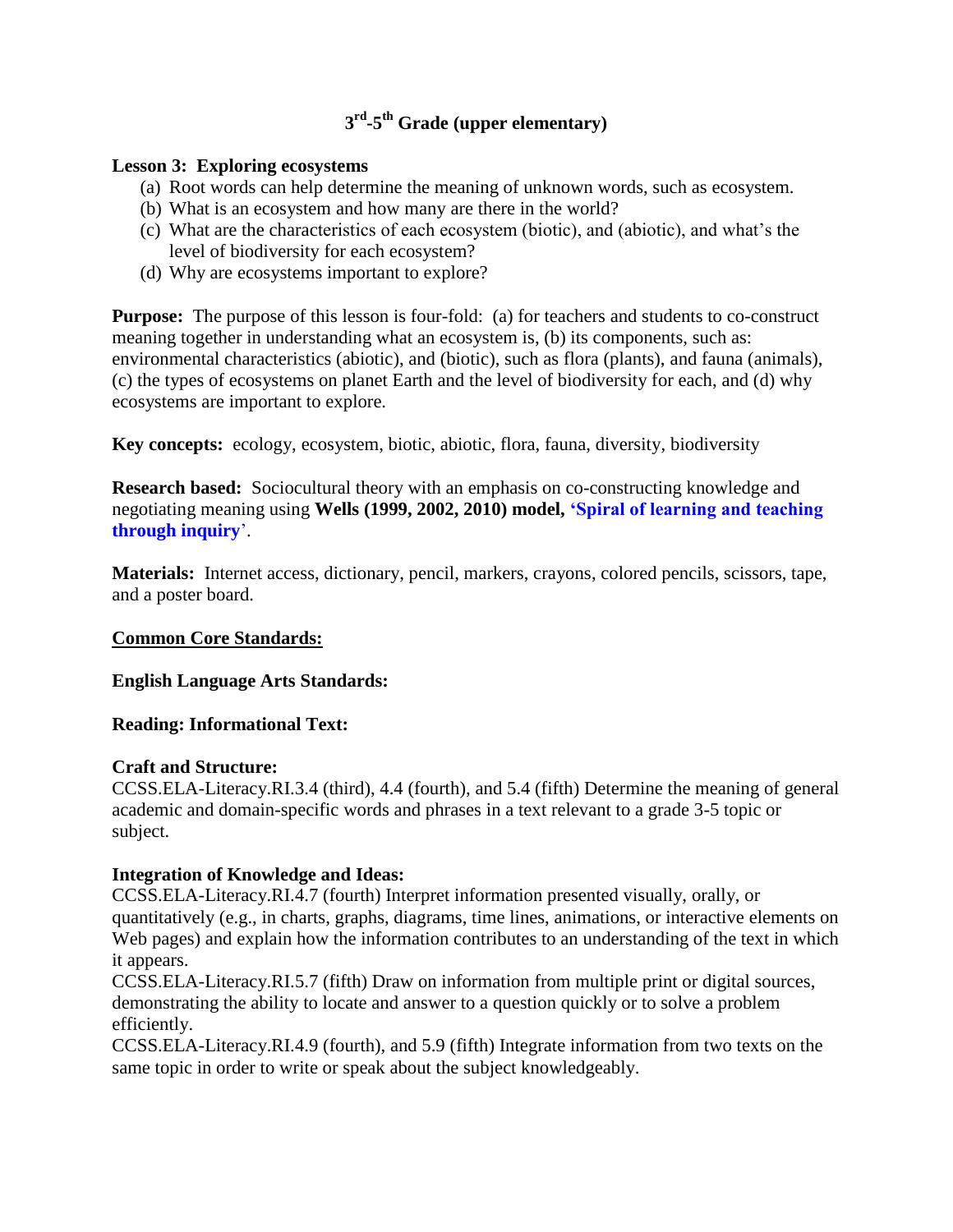## **Speaking & Listening:**

### **Comprehension and Collaboration:**

CCSS.ELA-Literacy.SL.3.1 (third), 4.1 (fourth), and 5.1 (fifth) Engage effectively in a range of collaborative discussions (one-on-one, in groups, and teacher-led) with diverse partners on grade 3, 4, and 5 topics and texts, building on others" ideas and expressing their own clearly.

# **Presentation of Knowledge and Ideas:**

CCSS.ELA-Literacy.SL.3.4 (third), 4.4 (fourth), and 5.4 (fifth) Report on a topic or text, tell a story, or recount an experience with appropriate facts and relevant, descriptive details, speaking clearly at an understandable pace.

## **Language:**

## **Vocabulary Acquisition and Use:**

CCSS.ELA-Literacy.L.3.4c (third) Use a known root word as a clue to the meaning of an unknown word with the same root (e.g., company, companion). CCSS.ELA-Literacy.L.4.4b (fourth) Use common, grade-appropriate Greek and Latin affixes and roots as clues to the meaning of a word (e.g., telegraph, photograph, autograph). CCSS.ELA-Literacy.L.5.4b (fifth) Use common, grade-appropriate Greek and Latin affixes and

roots as clues to the meaning of a word (e.g., photograph, photosynthesis).

## **Next Generation Science Standards (NGSS):**

# **Disciplinary Core Idea Progression:**

*Earth Space Science Progression (ESS2.A): Four major Earth systems interact. Rainfall helps to shape the land and affects the types of living things found in a region. Water, ice, wind, organisms, and gravity break rocks, soils and sediments into smaller pieces and move them around.* 

*Earth Space Science Progression (ESS2.E): Living things can affect the physical characteristics of their environment.* 

*Earth Space Science Progression (ESS3.C): Societal activities have had major effects on the land, ocean, atmosphere, and even outer space. Societal activities can also help protect Earth's resources and environments.* 

*Life Science Progression (LS2.B): Matter cycles between the air and soil and among organisms as they live and die.* 

*Life Science Progression (LS2.C): When the environment changes some organisms survive and reproduce, some move to new locations, some move into the transformed environment, and some die.* 

*Life Science Progression (LS4.C): Particular organisms can only survive in particular environments.*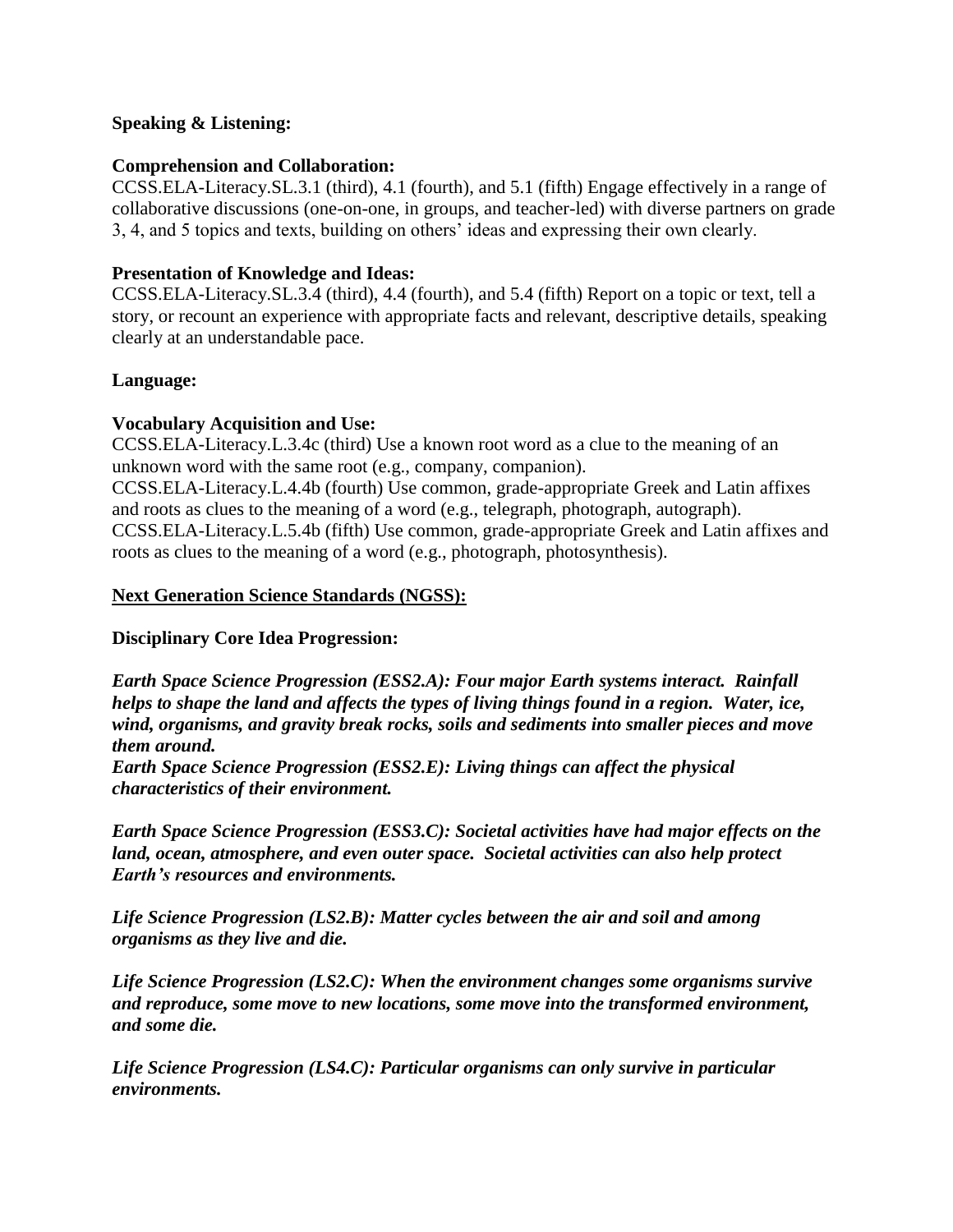*Life Science Progression (LS4.D): Populations of organisms live in a variety of habitats. Change in those habitats affects the organisms living there.* 

### **NGSS Science and Engineering Practices:**

*Planning and Carrying Out Investigations: Make observations and/or measurements to produce data to serve as the basis for evidence for an explanation of a phenomenon or test a design solution.* 

*Analyzing and Interpreting Data:* 

*Represent data in tables and/or various graphical displays (bar graphs, pictographs, and/or pie charts) to reveal patterns that indicate relationships.* 

*Analyze and interpret data to make sense of phenomena, using logical reasoning, mathematics, and/or computation.* 

### *Science and Engineering Practices:*

*Read and comprehend grade-appropriate complex texts and/or other reliable media to summarize and obtain scientific and technical ideas and describe how they are supported by evidence.* 

*Communicate scientific and/or technical information orally and/or in written formats, including various forms of media as well as tables, diagrams, and charts.* 

# **NGSS Crosscutting Concepts:**

*Systems and Systems Models- A system is an organized group of related objects or components; models can be used for understanding and predicting the behavior of systems. A system is a group of related parts that make up a whole and can carry out functions its individual parts cannot. A system can be described in terms of its components and their interactions.* 

### **Procedure:**

**Wells" model, "Spiral of learning and teaching through inquiry," in action:** 

### **I. Tapping into students" prior knowledge and experiences:**

### **Pre-assessment:** (Use pdf)

- 1. What does eco mean?
- 2. What is an ecosystem? Can you define the term ecology?
- 3. What does bio mean? Can you define biotic?
- 4. What does abiotic mean?
- 5. What are the living (biotic) and non-living (abiotic) components of an ecosystem?
- 6. What does flora mean and can you provide an example?
- 7. What does fauna mean and can you provide an example?
- 8. What does diversity mean? Can you define the term biodiversity?